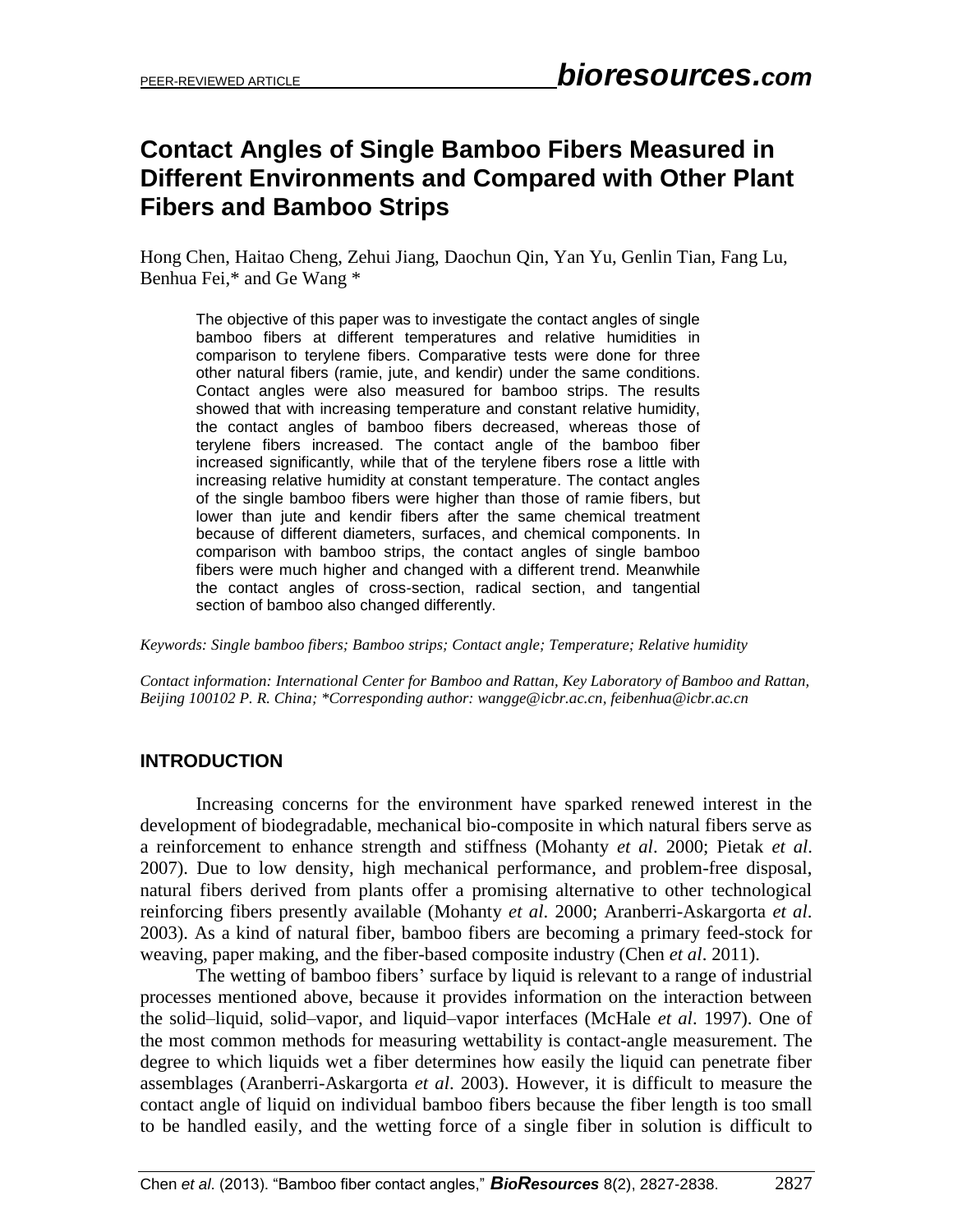measure accurately (Deng and Abazeri 1997). Foote (1939), Jones and Porter (1976), and Grindstaff (1969) have attempted the optical measurements of contact angles of liquids against fibers. However, it was difficult to accurately measure the contact angle of liquid on the very small wood fibers using an optical technique that results in poor reproducibility. Decades later, Hodgson and Berg (1988) and Krueger and Hodgson (1994, 1995) measured fiber–liquid contact angles employing the Wilhelmy principle, in which the downward force upon a single fiber is suspended vertically through the liquid surface. Deng and Abazeri (1997) measured a group of separated fibers instead of measuring the contact angle of a single fiber.

 One of the most frequently used methods of contact-angle assessment is the sessile drop technique (Amaral *et al*. 2002; Qian *et al.* 2010), which is also used in optical measurements. With the technique developing, Chen *et al.* (2011) determined contact angles of single bamboo fibers using the optical method with a Krüss DSA 100 device (Hamburg, Germany). That conquered the many problems mentioned previously, such as poor reproducibility with the optical method (Foote 1939; Jones and Porter 1976; Porter 1969), difficulty making the single natural fiber immersed in liquid with a method in line with the Wilhelmy principle (Hodgson and Berg 1988; Krueger 1994, 1995), *etc.* Chen *et al.* (2011) investigated contact angles of single bamboo fibers treated chemically or untreated, and found that contact angles of single bamboo fibers treated by ultrasound during separation were lower than those of untreated bamboo fibers.

 For better utilization of bamboo fibers in so many areas, knowing how to measure the contact angle of single bamboo fibers is not enough. It is also essential to know about the interrelationships between the contact angle of a single bamboo fiber and the measurement environment conditions to provide more precise information about wettability, and the difference of contact angle in comparison to other natural single fibers and bamboo strips. Detailed knowledge about those aspects is still lacking. An attempt has therefore been made to investigate the change occurring in the contact angle of a single bamboo fiber at different temperatures and humidities, and single terylene (PET) fibers were measured as reference samples to find out how environmental conditions affected the contact angle of different fiber types (natural plant fibers and chemical synthetic fibers) with the method used by Chen *et al.* (2011). In addition, the contact angles of bamboo fibers and other natural fibers with the same chemical treatment were investigated and the difference between the contact angle of single bamboo fibers and bamboo strips was also calculated.

## **EXPERIMENTAL**

#### **Fiber Preparation**

 Materials were taken from 2-year-old Cizhu bamboo (*Neosinocalamus affinis*) grown in Qionglai, Chendu, Sichuan Province, China. The lower part of the bamboo trunk was cut into strips (20 mm longitudinally and  $2 \times 2$  mm in cross-section). Then the bamboo strips, as well as the ramie (*Boehmeria nivea*), jute (*Corchorus capsularis*), and kendir (*Apocynum venetum*) provided by Hunan Zhuzhou Xuesong Co., were immersed in a chemical solution (one part 30% hydrogen peroxide  $(H_2O_2)$  and one part 100% glacial acetic acid (HAc) and kept at  $60^{\circ}$ C for 22 h to separate the fibers (Wang *et al.*) 2011; Chen *et al*. 2011). All the obtained fibers were washed to neutrality and air-dried to a constant weight before being put in a humidity chamber under specified conditions of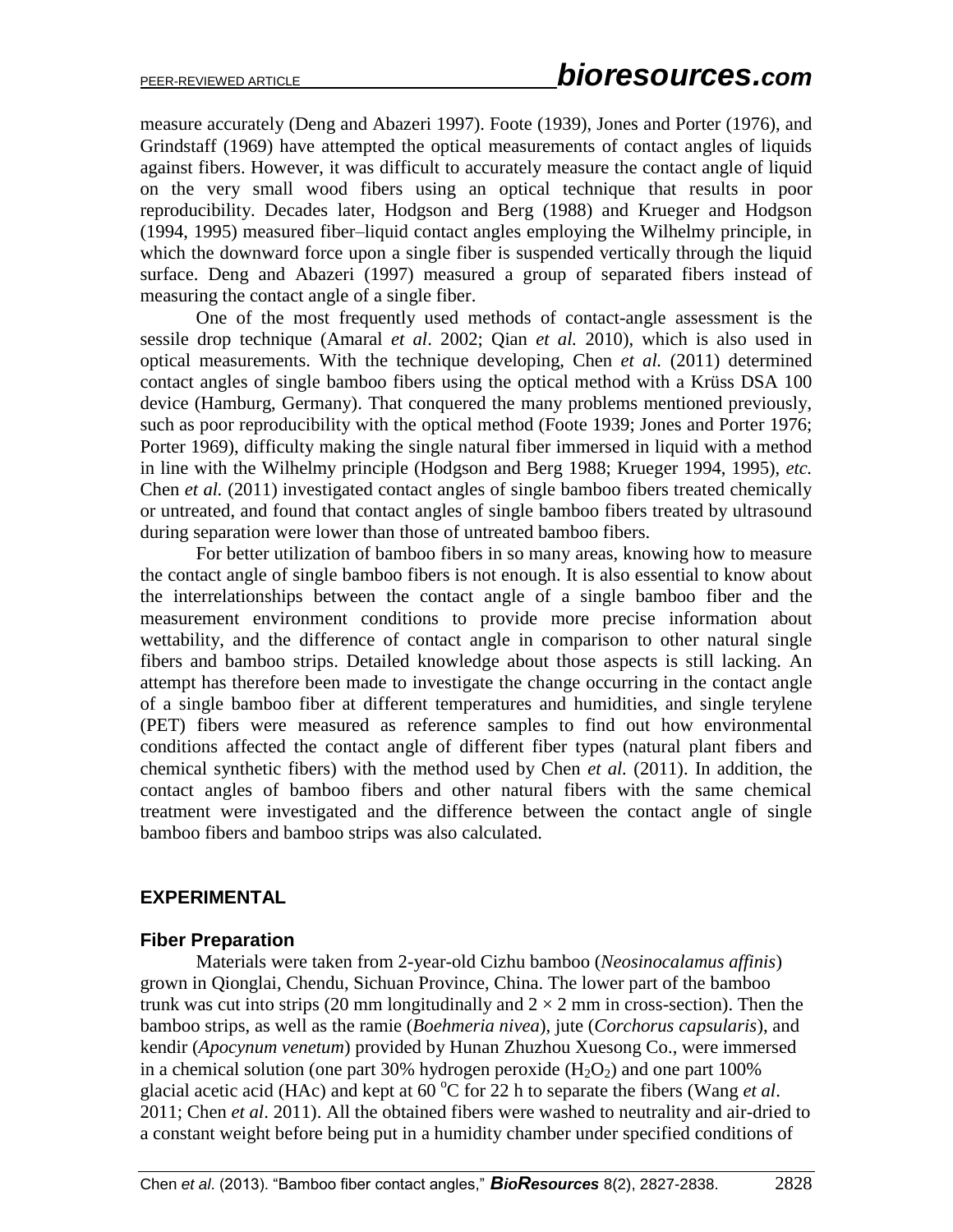relative humidity. The terylene fibers were provided by Ningbo Shuaibang Chemical Fiber Co. The terylene fibers were washed in distilled water and acetone in turn to remove any dust and grease.

## **Contact Angles of Single Fibers**

 Contact-angle testing of distilled water on single fibers was conducted with a Krüss DSA 100 device equipped with environmental chambers assisted by a temperature chamber and a humidity chamber. The given temperature and humidity limits were 160 °C to −30 °C and 0% to 100%. Single fibers were obtained using fine-tipped tweezers and mounted on a slatted platform with double-sided tape. Then the platform was put in the environmental chambers and moved into position using CCD cameras in the x, y, and z directions. First of all, the humidity in the environment chamber was kept at 30%, but the temperature was changed from 20 °C to 70 °C. And then the temperature in the environment chamber was kept at 20  $^{\circ}$ C while the humidity was changed from 10% to 80%. The temperature and the humidity in the environment chamber were maintained for 5 min after being adjusted to target value. The CCD cameras recorded the process of a water droplet dropping on a single fiber until disappearing gradually. The baseline for a sessile drop static contact-angle measurement was made at the liquid–solid interphase. Contact angles were calculated using the ellipse method in the DSA 3 software (Fig. 1), an accurate measurement applied by various researchers (Amaral *et al*. 2002; Wu and Yuris 2006). Six samples were tested for each fiber type.

 Contact angles of four kinds of natural fibers (bamboo, ramie, jute, and kendir) were also conducted with the Krüss DSA 100, and the temperature and humidity were kept at 20 °C and 30%, respectively. Five samples were tested for each fiber type.



**Fig. 1.** Contact angle measured by a Krüss 100 and calculated by DSA 3 software

 Photographs of the four natural fiber types were taken with a field emission scanning electron microscope (ESEM) (FEI Co., XL30 ESEM FEG, Hillsboro, OR) with 10 replications. Chemical components were analyzed by the FT-IR spectra instrument (Thermo Nicolet, Nexus 670, US) with three replications. Transmission spectra with a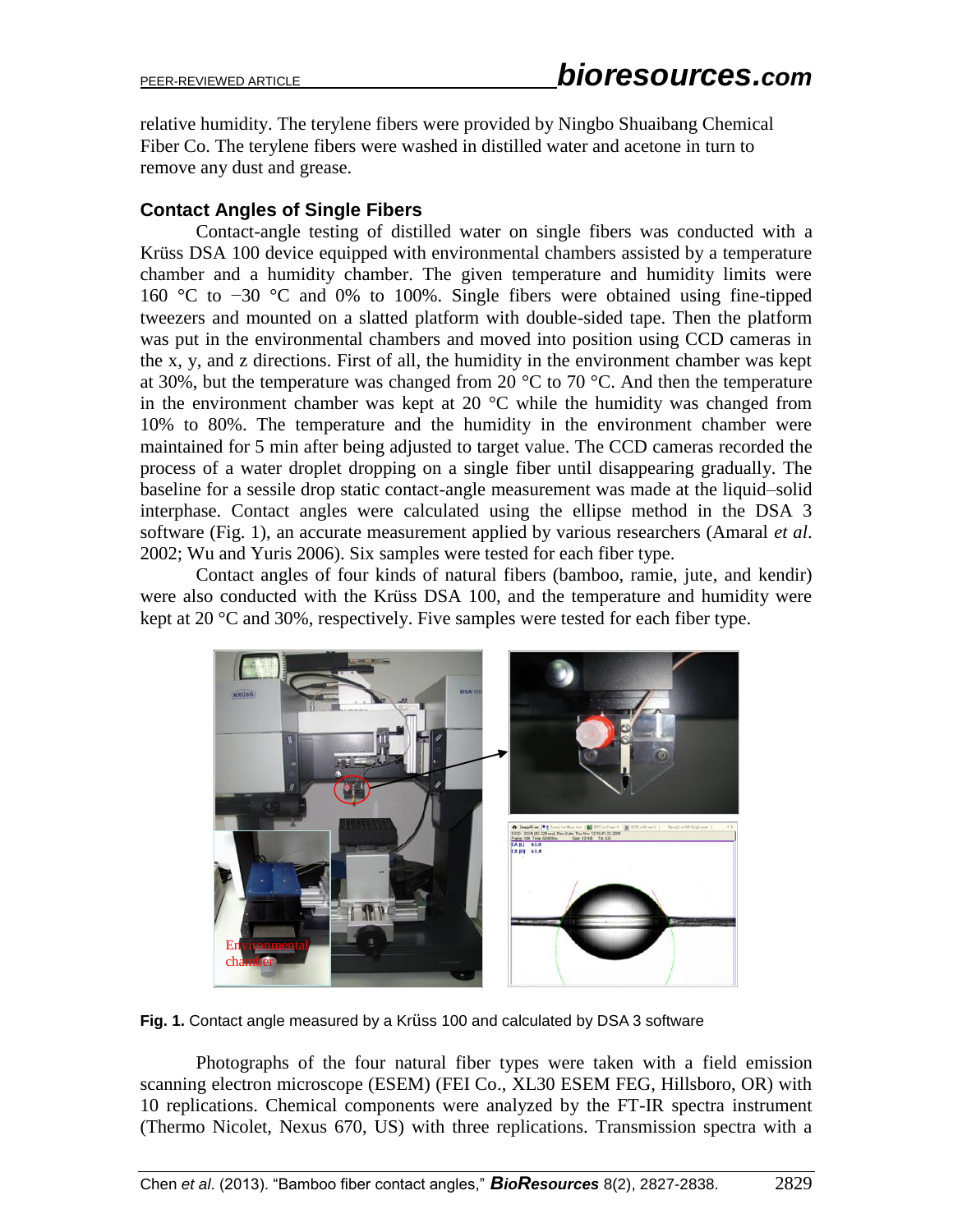spectral resolution of 4  $cm^{-1}$  were acquired from single air-dried fibers. A total of 64 scans were co-added per sample spectrum.

## **Contact Angles of Bamboo Strips**

Bamboo was cut into small strips (10 mm longitudinally and  $3 \times 5$  mm in crosssection) with smooth cross-section, radical section, and tangential section. Contact angles of bamboo strips were measured with an OCA 20 (Data Physics Instruments, Germany). Contact angles were calculated using the ellipse method. And the room temperature and relative humidity were 25 °C and 13%, respectively. Three samples were tested for each section of bamboo.

# **RESULTS AND DISCUSSION**

### **Contact Angles of Single Fibers Measured at Different Temperatures**

When the humidity in the environmental chamber was kept at 30%, the contact angle of a single bamboo fiber decreased with the increasing temperature, but that of a single terylene fiber increased (Fig. 2).



**Fig. 2.** Contact angles of single fibers measured at different temperatures

 The single bamboo fiber is a relatively complicated and unstable natural plant fiber and is mainly made up of cellulose, hemicellulose, and lignin which are easily affected by environmental conditions, especially the hemicellulose (Mohanty *et al*. 2000). The changing temperatures lead to a change in the amount of water present in the fiber at equilibrium. Subsequently, upon contact with a water droplet, the water already contained within the fiber affects the contact angles of single fibers, as can be observed macroscopically (Prasad *et al*. 2004; Pietak *et al*. 2007). With the increasing temperature, the single fiber lost water, and the ability for absorbing water increased, leading to a lower contact angle. Moreover, the trend of the change in contact angle was more distinct when the temperature is higher and higher, which also can be observed in Fig. 2. However, a single terylene fiber, consisting of polyethylene terephthalate, is an example of a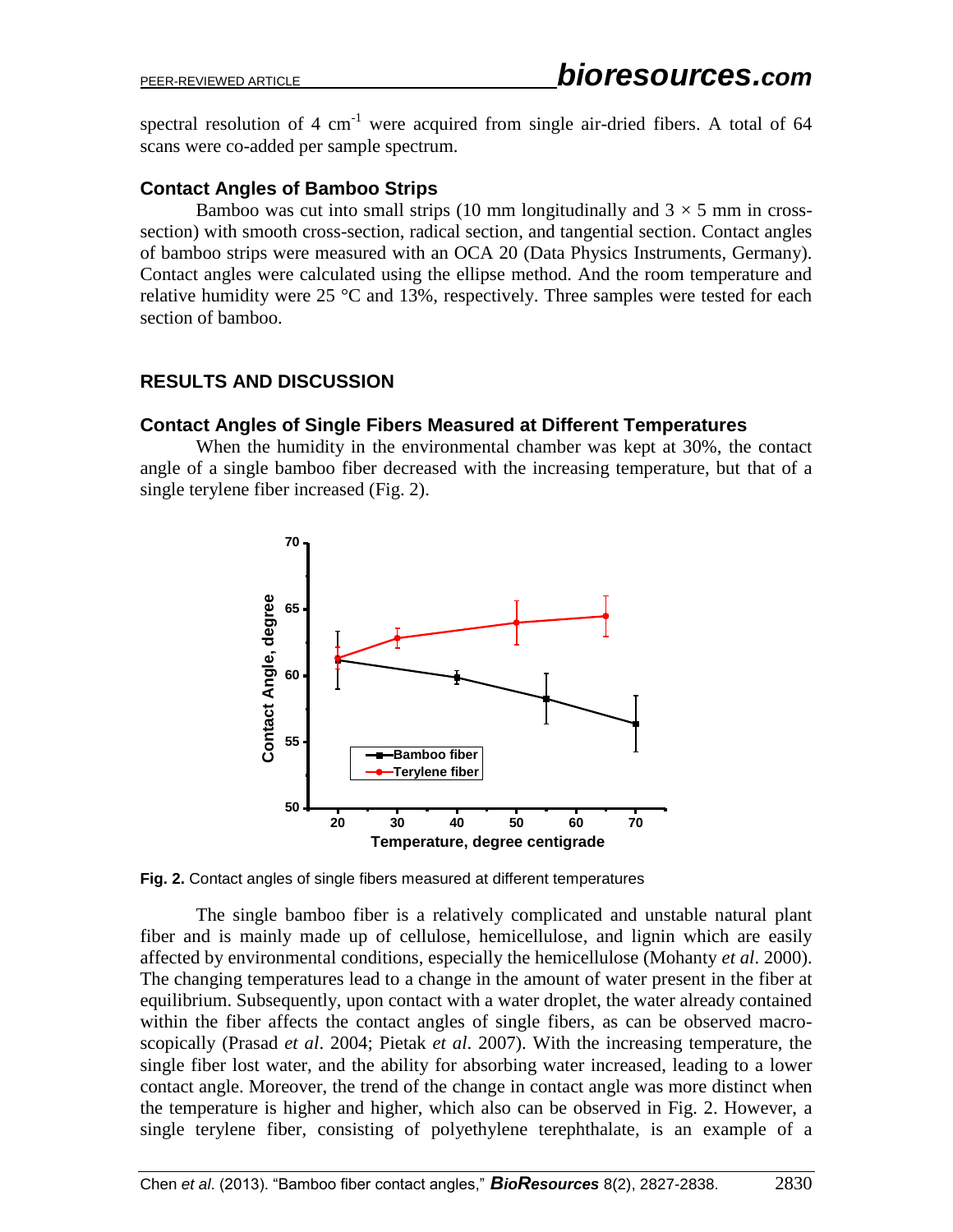synthetic fiber, the surface of which is not expected to change significantly in response to changes in relative humidity. The terylene fibers are made by melt-spinning, and the heat resistance is good. The contact angle of a single terylene fiber may be affected mainly by the surface tension of water. As is known, there are three-phase equilibriums in the sessile drop experiment. The interfacial tensions of the solid–vapor, liquid–vapor, and solid–liquid interfaces, and the contact angle, are related through Young's Equation (Adamson 1990),

$$
\cos \theta = \frac{\gamma_{\text{sv}} - \gamma_{\text{sl}}}{\gamma_{\text{lv}}} \tag{1}
$$

where  $\theta$  is the contact angle.  $\gamma_{sv}$  and  $\gamma_{sl}$  represent, respectively, the interfacial tension of the solid and the liquid in equilibrium with liquid vapor. *γsl* is the interfacial tension between the solid and the liquid. When the temperature is increased, the surface tension of the water is decreased, but not significantly (Mei *et al.* 2008). Thus, *γsl* and *γsv* decreased a little. From the equation it can be deduced that the contact angle of the single terylene fiber increases a little, because it is mainly determined by the change of surface tension of the water. However, for a single bamboo fiber, the change caused by the fiber itself is much more significant than that caused by the surface tension of the water so that the latter can be ignored.

#### **Contact Angles of Single Fibers Measured at Different Humidities**

As shown in Fig. 3, the contact angles of both a single bamboo fiber and a single terylene fiber increased with increasing humidity. The fact that a greater change was observed in the case of bamboo may be attributed to the hydrophilic groups on its surface (Bismarck *et al.* 2002). The bamboo fiber attracts moisture through hydrogen bonding because the cell wall polymers contain hydroxyl and other oxygen-containing groups (Rowell and Banks 1985).



**Fig. 3.** Contact angles of fibers measured at different humidities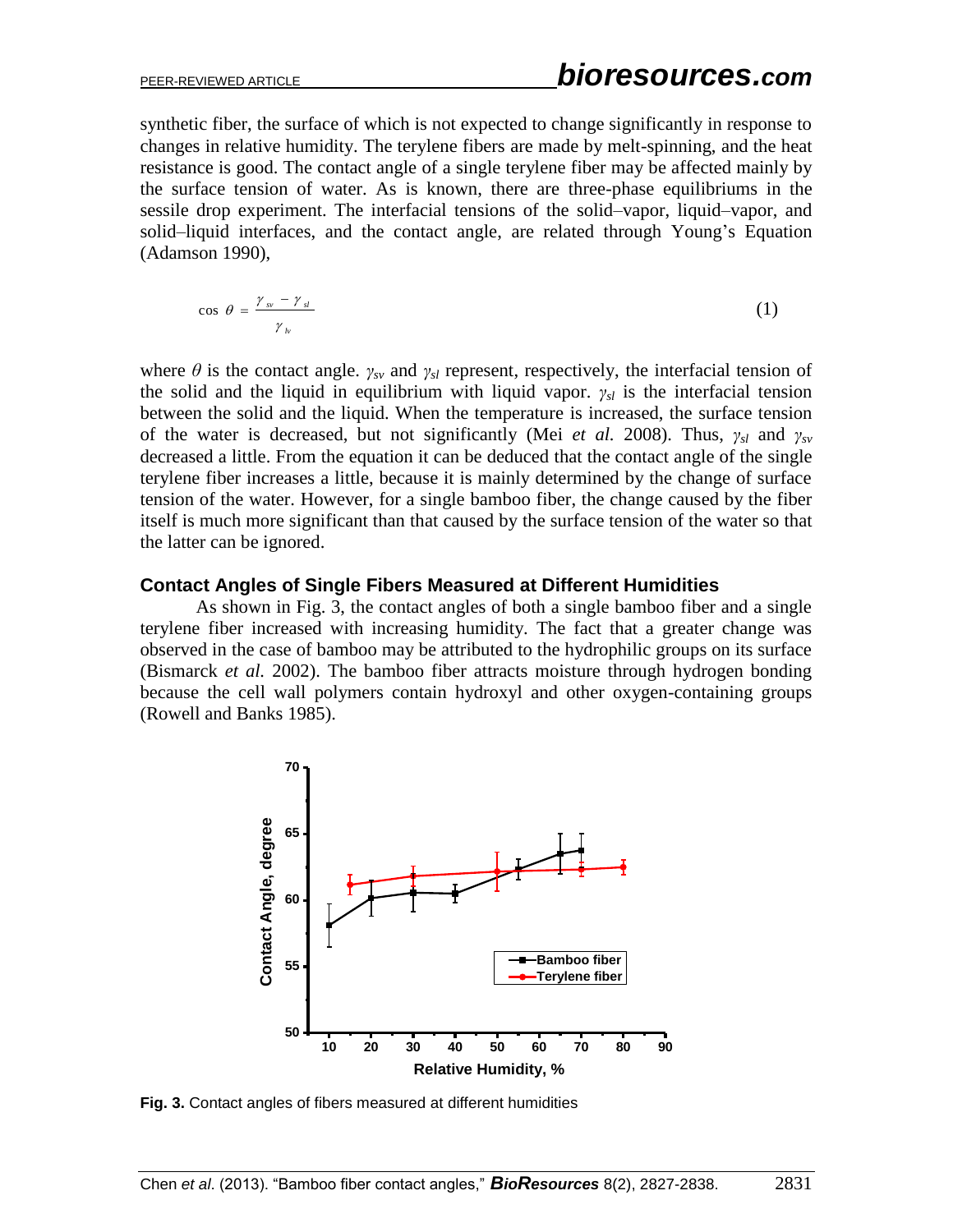The hemicelluloses are mainly responsible for moisture sorption, but the accessible cellulose, noncrystalline cellulose, lignin, and surface of crystalline cellulose also play major roles (Mohanty *et al*. 2000). However, the single terylene fiber, lacking a hydrophilic group, has lower affinity for water. This explains why the contact angle of a single terylene fiber barely changed with increasing humidity.

## **Contact Angles of Several Kinds of Single Natural Fibers**

Table 1 and Fig. 5 show that the diameter of a bamboo fiber was as thick as jute, but much thinner than that of ramie or kendir. For instance, the diameter of jute fiber was only half that of ramie fiber. And also there were nodes on the surface of ramie fiber, in contrast to the other fibers. Figure 3 indicates that kendir fibers had significantly lower penetration/evaporation times than jute or bamboo fibers. However, due to significant differences in fiber diameter among natural fiber types, a correction factor, the product diameter·time, was applied, as shown in Fig. 6. Ramie was then found to have a significantly higher diameter·time than other natural fibers. Meanwhile the contact angles of ramie fibers were smallest, while the contact angles of bamboo fibers were larger than ramie fibers but smaller than those of both jute and kendir fibers (shown in Fig. 4). The diameter·time, surface condition, and chemical composition may all be reasons for the contact-angle differences among the fibers.

| <b>TURNIS II DIUITIONOI OI OIITUIO I INOIO</b> |               |       |       |        |
|------------------------------------------------|---------------|-------|-------|--------|
| Diameter*                                      | <b>Bamboo</b> | Ramie | Jute  | Kendir |
| Mean $/ \mu$ m                                 | 15.95         | 32.69 | 16.03 | 21.31  |
| Std                                            | 2.88          | 7.76  | 3.40  | 1.90   |
| <b>CV</b>                                      | 0.18          | 0.24  | 0.21  | 0.09   |

**Table 1.** Diameter of Single Fibers

\*Eight samples for each type



**Fig. 4.** Contact angles and evaporation/penetration time of single fibers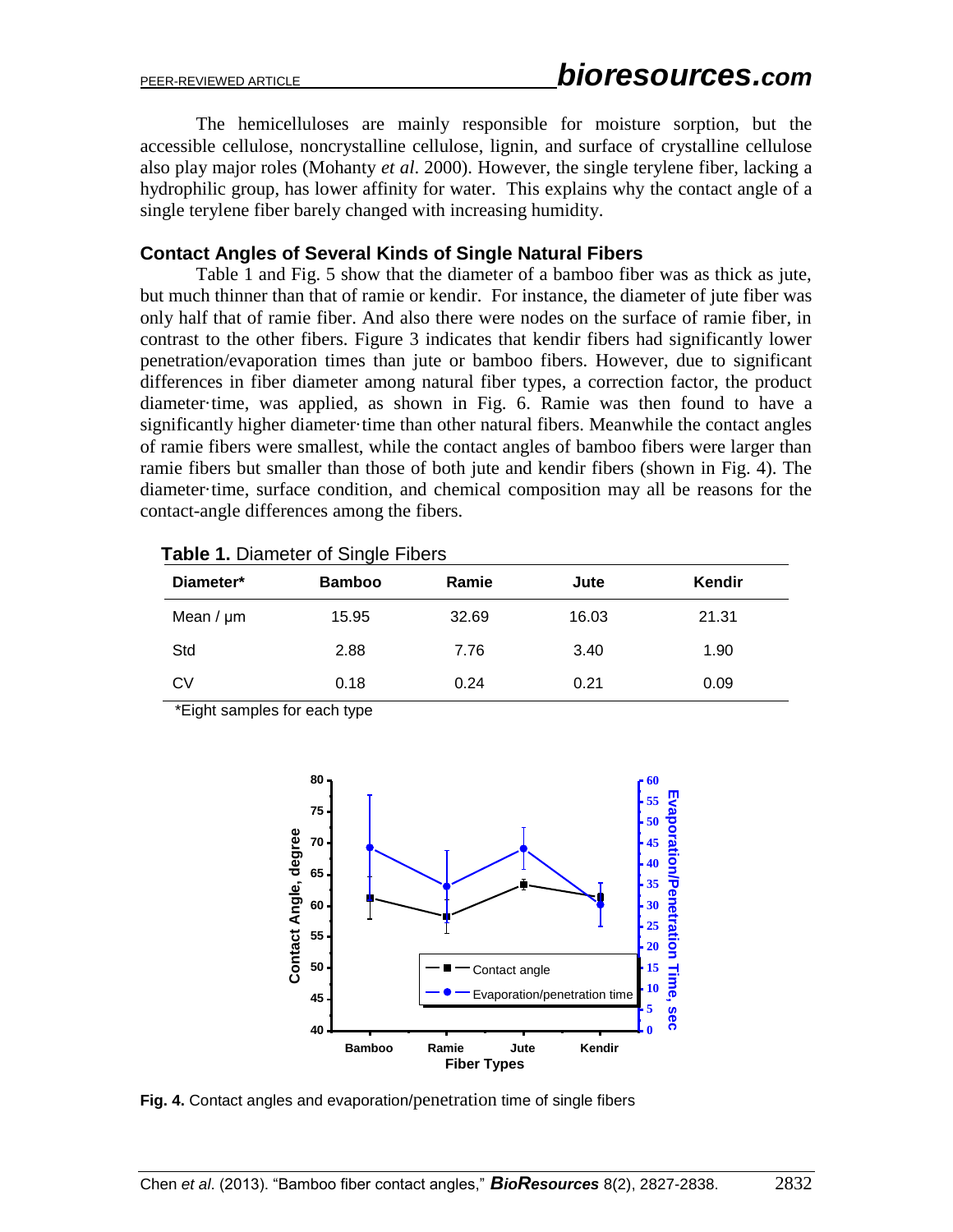

**Fig. 5.** ESEM images of (a) bamboo fiber, (b) ramie fiber, (c) jute fiber, (d) kendir fiber



**Fig. 6.** Significant analysis with diameter-time interactive analyzed by SAS

The components of four natural fiber types were analyzed by FT-IR spectra (Fig. 7). The band observed in the OH valency vibration range between 3700 and 3000 cm−1 was the most intense in the four fiber types spectra, with a relatively sharp band maximum at 3430 cm<sup>-1</sup> (Fig. 7A). The band shape and maximum position were the same for the four fiber types, whereas the intensity was a little different. A peak at 3200  $cm^{-1}$ may be associated with strongly bound water, and a peak at approximately 3600  $cm^{-1}$ with more loosely bound water, as discovered by Olsson and Salmen (2004) in a study of water sorption on cellulose and hemicellulose in paper. As all three plant polymers and water absorb in the OH and CH valency ranges, it is difficult to determine how the components affect the contact angle without analyzing the fingerprint region.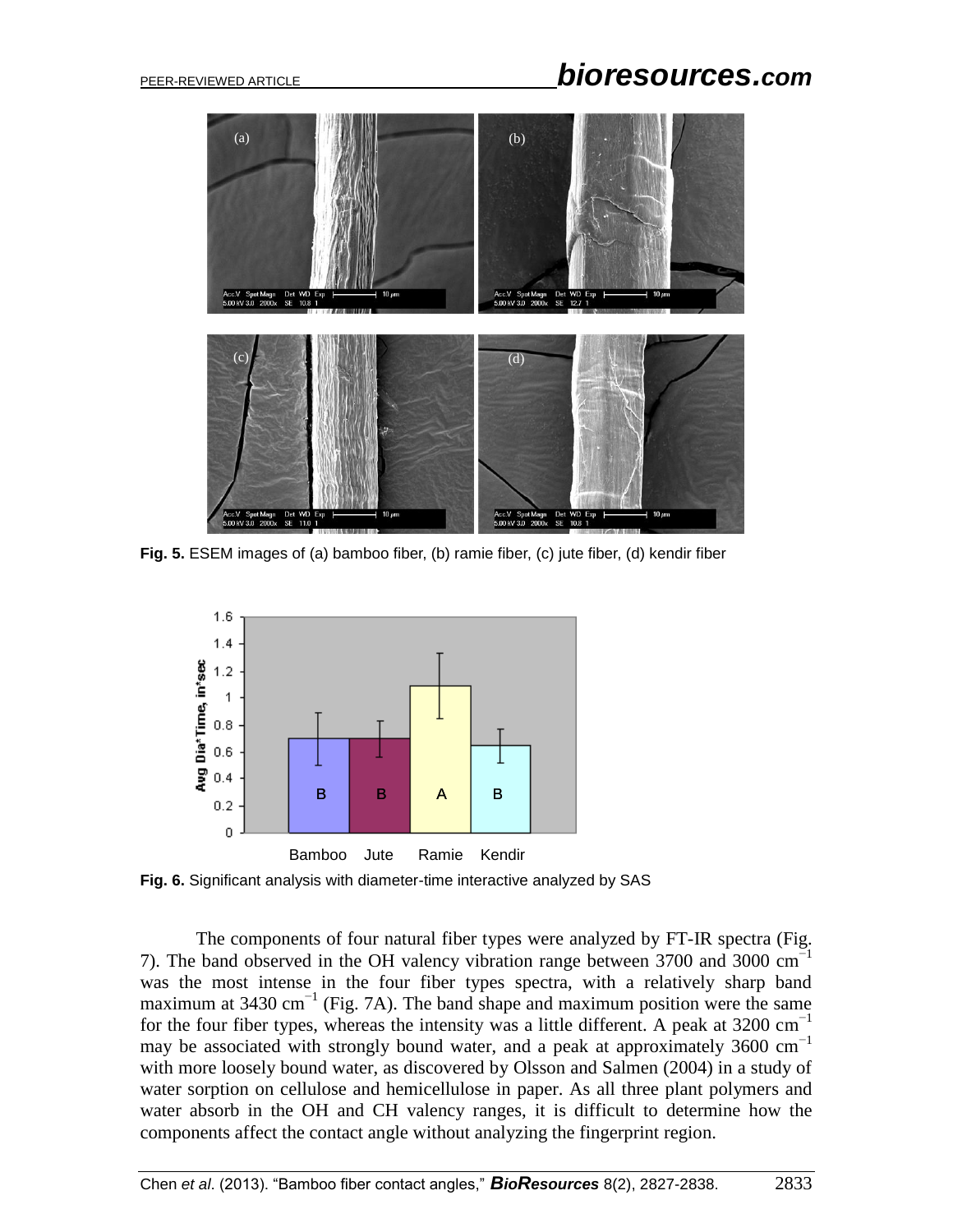# PEER-REVIEWED ARTICLE *bioresources.com*



**Fig. 7.** FT-IR spectra of jute, kendir, bamboo, and ramie fibers: (A) full-range spectra; and (B) spectra in the fingerprint region from 1800 to 800  $cm^{-1}$ 

The most intense bands in the fingerprint region at  $1060 \text{ cm}^{-1}$  and  $1035 \text{ cm}^{-1}$  (Fig. 7B), were attributed to CO stretching vibrations (Fengel and Ludwig 1991). They were of slightly higher intensity in ramie and kendir than in jute and bamboo, as were the other carbohydrate bands at 1105 cm<sup>-1</sup> (ring asymmetric vibration) and 1160 cm<sup>-1</sup> (C-O-C asymmetric vibration) (Burgert *et al*. 2005; Wang *et al*. 2009). These results indicate that cellulose and hemicellulose are more prominent in ramie and kendir. In comparison with bamboo and jute, the presence of the peaks at  $1429 \text{ cm}^{-1}$  (aromatic skeletal vibration) and 1367 cm−1 in ramie and kendir show that lignin was present.

 Figures 5 and 7 indicate that both surface conditions and components of ramie and kendir were similar, as they were for bamboo and jute. Therefore, the difference between the contact angles of ramie and kendir may be related to the diameter·time factor. Possibly that is why the contact angle of ramie was lower than for kendir. The surfaces of kendir and ramie are smoother than those of bamboo and jute (Fig. 5), and this means the contact angles of kendir and ramie should be smaller (Silva and Al-Qureshi 1999; Pietak *et al*. 2007). However, the hydroxyl-rich cellulose and especially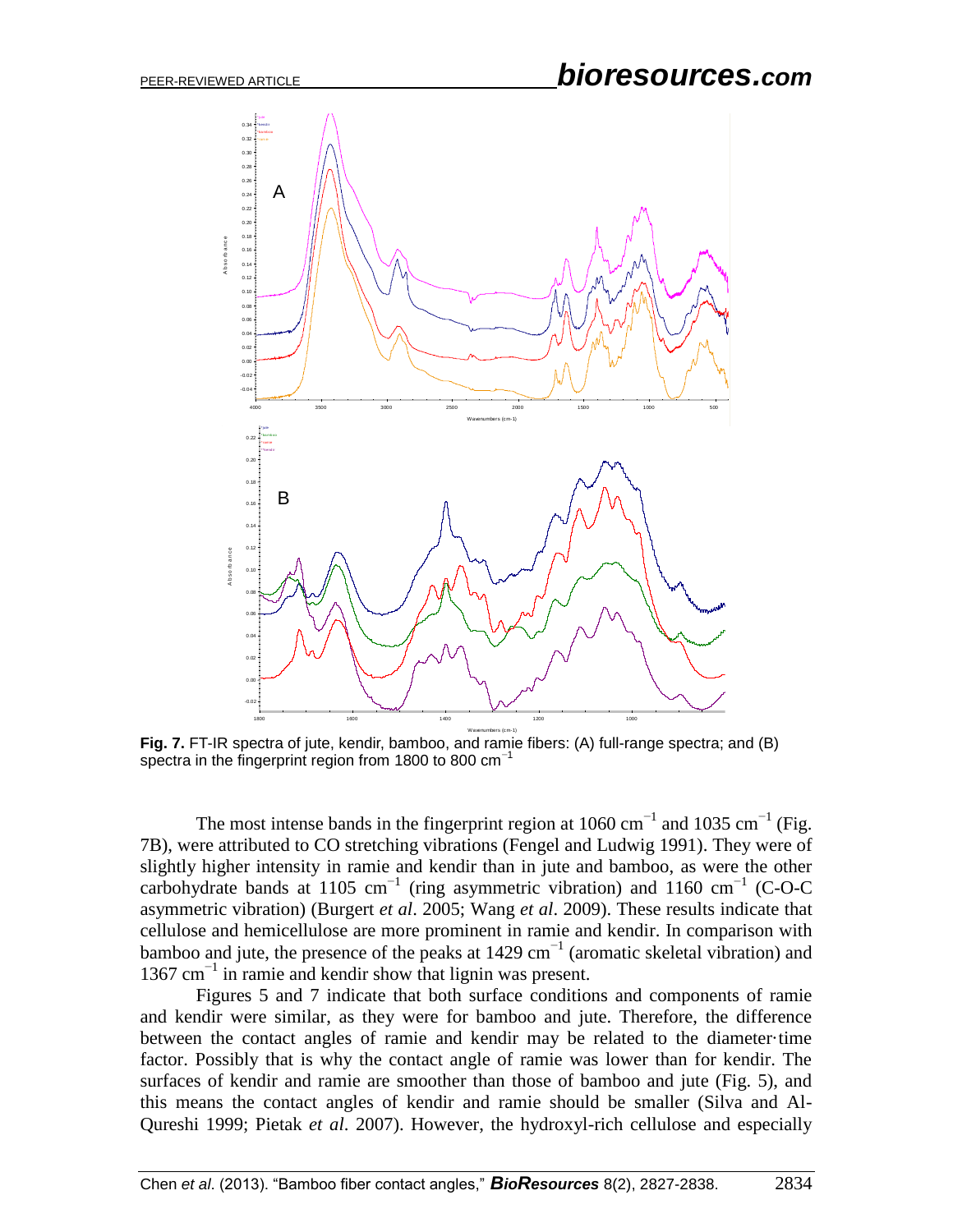hemicellulose were more prominent in ramie and kendir (Fig. 7) than in bamboo and jute, thus attracting moisture through hydrogen bonding (Mohanty *et al*. 2000), and finally compensating for the loss of contact angle due to the smooth surface.

## **Contact Angles of Single Bamboo Fibers and Bamboo Strips**

The contact angle of bamboo strips changed differently compared with that of bamboo fibers, no matter which section was looked at (Fig. 8). Contact angles of bamboo fibers changed only several degrees from the time of dropping a water droplet on the surface to its time of disappearance, and there was a short equilibrium phase. By contrast, the contact angle of bamboo strips decreased much more during that process, and there was no equilibrium phase (Fig. 8). The measurement of the equilibrium contact angle of a small droplet of fluid partially wetting a flat solid surface provides information on the solid–liquid interfacial energy. However, if the spreading power  $S = \gamma_{sv} - (\gamma_{sl} + \gamma_{lv})$  of the surface is positive, then the liquid spreads completely, and no equilibrium contact angle exists (McHale *et al.* 1997). That is why bamboo strips exhibited no equilibrium contact angle. At the cell level, the component may affect the contact angle more than the structure does. However, at the macroscopic level, the structure may be mainly responsible for contact angles.



**Fig. 8.** Contact angles of bamboo measured at different sections



**Fig. 9.** ESE Microscope images of bamboo (a) cross-section, (b) radial section, and (c) tangential section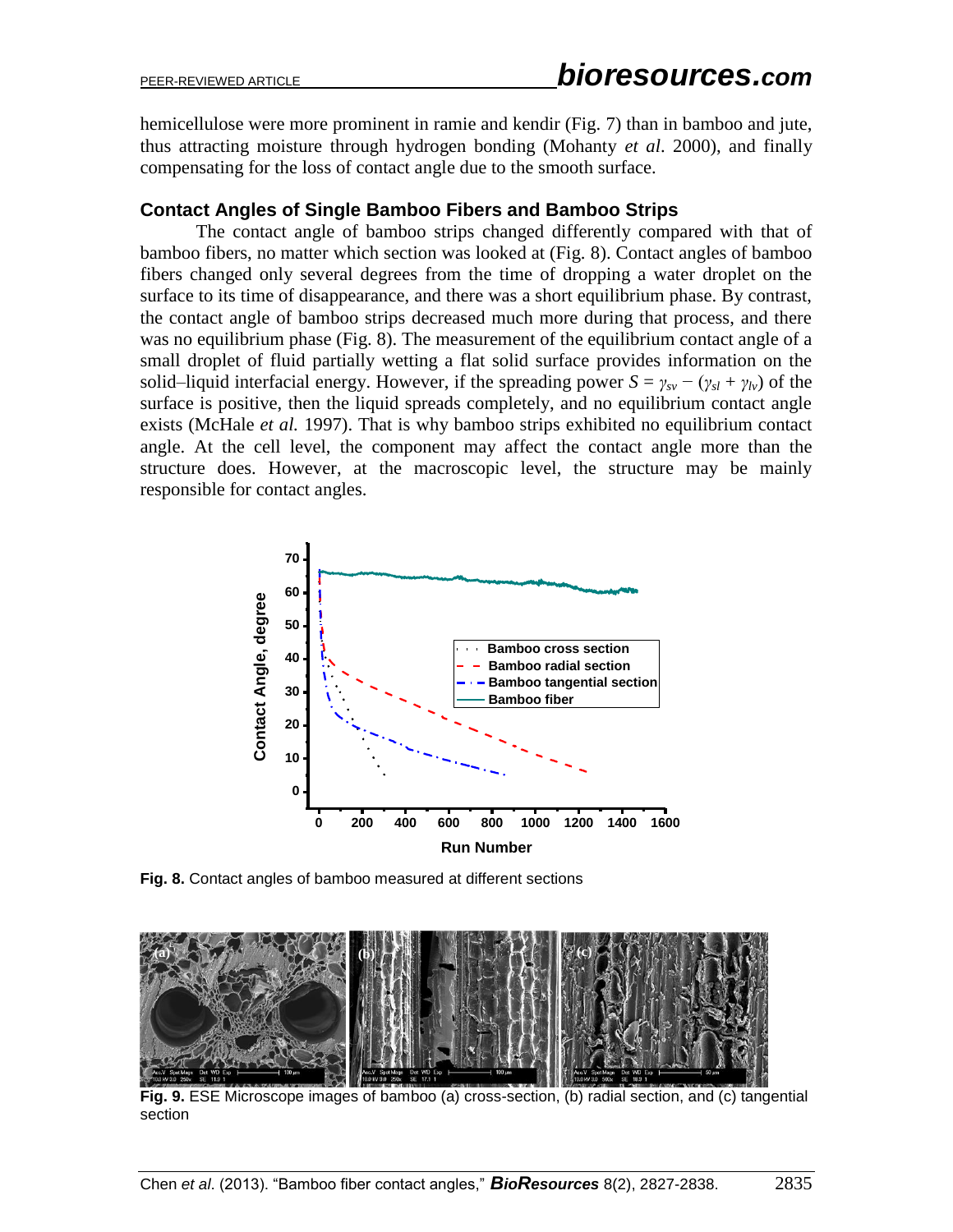The contact angles of three different sections of bamboo also changed differently. The contact angles of the bamboo cross-section decreased much faster than those of radial and tangential sections, as shown in Fig. 9. There were more and bigger pores on the bamboo cross-section than on the bamboo radial and tangential sections, which was conducive for the permeation of water. Also the components and extracts of the different sections can account for the differences in changes in contact angles. To a certain extent, the change trend of the bamboo radial section was similar to that of the bamboo tangential section. Figure 8 shows that the pores were similar for the bamboo radial and tangential sections.

# **CONCLUSIONS**

- 1. The contact angle of natural plant fibers, such as single bamboo fibers, changed significantly when environmental temperature and humidity were changed, especially when the humidity was varied. The contact angle of chemical synthetic fibers, single terylene fiber for example, changed little with changed temperature and almost remained the same when the humidity changed. Therefore, it is necessary to confirm the environmental temperature and humidity before measuring the contact angle of natural plant fibers. However, measuring the contact angle of chemical synthetic fibers only involves consideration of the environmental temperature.
- 2. The contact angle of single bamboo fibers was higher than ramie fibers, but lower than that of jute and kendir fibers; contact angles of four natural fibers with the same treatment were still different, even though the treatment itself may decrease the difference.
- 3. The contact angles of bamboo strips were much lower than that of a single bamboo fiber, which was in accordance with differences in the structure, chemical components, and extractives. At a cell level, the components were the main influencing factors, as well as the structure and the diameter, but at the macro level the structure was the main factor.

# **ACKNOWLEDGMENTS**

This work was funded by the National Project of China's  $12<sup>th</sup>$  Five Year Plan (2010–2015) "Research on Manufacturing Technology of Functional Bamboo and Rattan Based New Materials (2012BAD54G00)." The authors appreciate Dr. Eric Thomas McConnell at Ohio State University for helping to analyze the diameter and evaporation time of single fibers.

# **REFERENCES CITED**

Adamson, A. W. (1990). *Physical Chemistry of Surfaces*, 5<sup>th</sup> Ed., Wiley, New York. Amaral, M., Lopes, M. A., Santos, J. D., and Lilva, R. F. (2002). "Wettability and surface charge of Si3N4-bioglass composites in contact with simulated physiological liquids," *Biomaterials* 23, 4123-4129.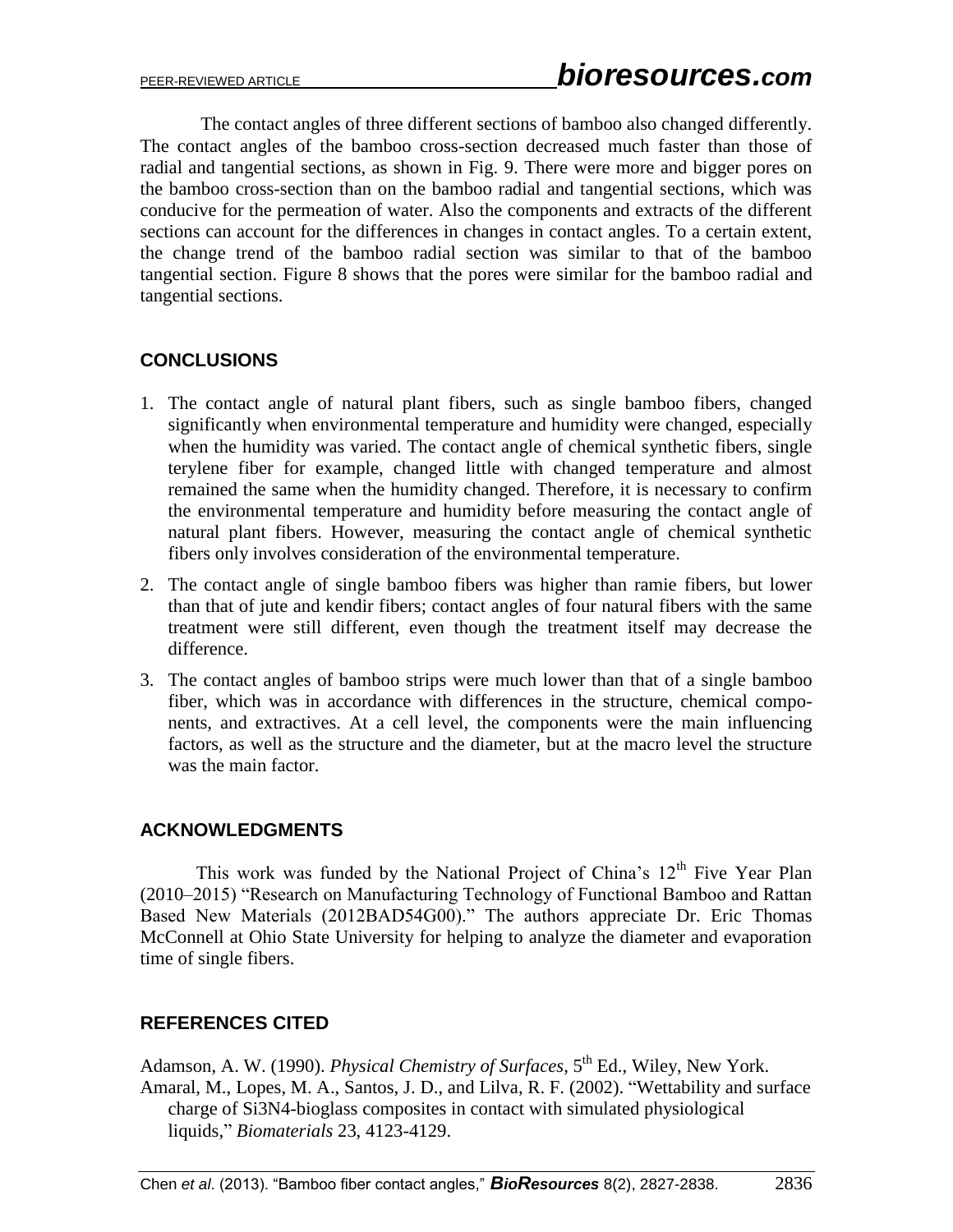- Aranberri-Askargorta, I., Lampke, T., and Bismarck, A. (2003). "Wetting behavior of flax fibers as reinforcement for polypropylene," *J. Colloid Interface Sci.* 263(2), 580- 589.
- Bismarck, A., Aranberri-Askargorta, I., and Springer, J. (2002). "Surface characterization of flax, hemp and cellulose fiber; Surface properties and the water uptake behavior," *Polym. Composites* 23(5), 872-894.
- Burgert, I., Gierlinger, N., and Zimmermann, T. (2005). "Properties of chemically and mechanically isolated fibers of spruce (*Picea abies* [L.] Karst.). Part 1: Structural and chemical characterisation," *Holzforschung* 59, 240-246.
- Chen, H., Wang, G., and Chen, H. T. (2011). "Properties of single bamboo fibers isolated by different chemical methods," *Wood Fiber Sci.* 43(2), 1-10.
- Deng, Y., and Abazeri, M. (1997). "Contact angle measurement of wood fibers in surfactant and polymer solutions," *Wood Fiber Sci.*, IPST Technical Paper Series 675, pp. 7-8.
- Fengel, D., and Ludwig, M. (1991). "Moglichkeiten und Grenzen der FRIR-Spektroskopie bei ber Charakterisierung von Cellulose. Teil 1. Vergleich von verschiedenen Cellulosefasern und Bakterien-cellulose," *Das Papier* 45, 45-51.
- Foote, J. (1939). "A method for the measurement of the contact angle formed between a liquid surface and a fiber, and the application of this and swelling data to pore diameter measurements," *Paper Trade J.* 10, 40-48.
- Grindstaff, T. (1969). "A simple apparatus and technique for contact-angle measurements on small-denier single fibers," *Textile Res. J.* 39, 958-962.
- Hodgson, K., and Berg, J. (1988). "Dynamic wettability properties of single wood pulp fibers and their relationship to absorbency," *Wood Fiber Sci.* 20(1), 3-17.
- Jones, W., and Porter, M. (1967). "A method for measuring contact angles on fibers," *J. Colloid Interface Sci.* 24, 1-3.
- Krueger, J., and Hodgson, K. (1994). "Single-fiber wettability of high sized pulp fibers," *Tappi J.* 77(7), 83-87.
- Krueger, J., and Hodgson, K. (1995). "The relationship between single fiber contact angle and sizing performance," *Tappi J.* 78(2), 154-161.
- McHale, G., Kab, N. A., Newton, M. I., Rowan S. M. (1997). "Wetting of a high-energy fiber surface," *J. Colloid Interface Sci.* 186, 453-461.
- Mei, C. X., Wang, G. P., and Liu, Y. (2008). "The relationship between surface tension coefficient of liquid and temperature and consistency," *J. Xianyang Normal University* 23(6), 21-22.
- Mohanty, K., Misra, M., and Hinrichsen, G. (2000). "Biofibres, biodegradable polymers and biocomposites: An overview," *Macromol. Mater. Eng.* 276/277, 1-24.
- Olsson, A. M., and Salmen, L. (2004). "The association of water to cellulose and hemicellulose in paper examined by FTIR spectroscopy," *Carbohyd. Res.* 339, 813- 818.
- Pietak, A., Korte, S., Tan, E., Downard, A., and Staiger, M. P. (2007). "Atomic force microscopy characterization of the surface wettability of natural fibres," *App. Sur. Sci.* 253, 3627-3635.
- Prasad, B., Sain, M., and Roy, D. (2004). "Structure property correlation of thermally treated hemp fiber," *Macromol. Mater. Eng.* 289(6), 581-592.
- Qian, H., Bismarck, A., Greenhalgh, E. S., and Shaffer, M. S. P. (2010). "Carbon nanotube grafted silica fibres: Characterising the interface at the single fibre level," *Composites Sci. Tech.* 70, 393-399.